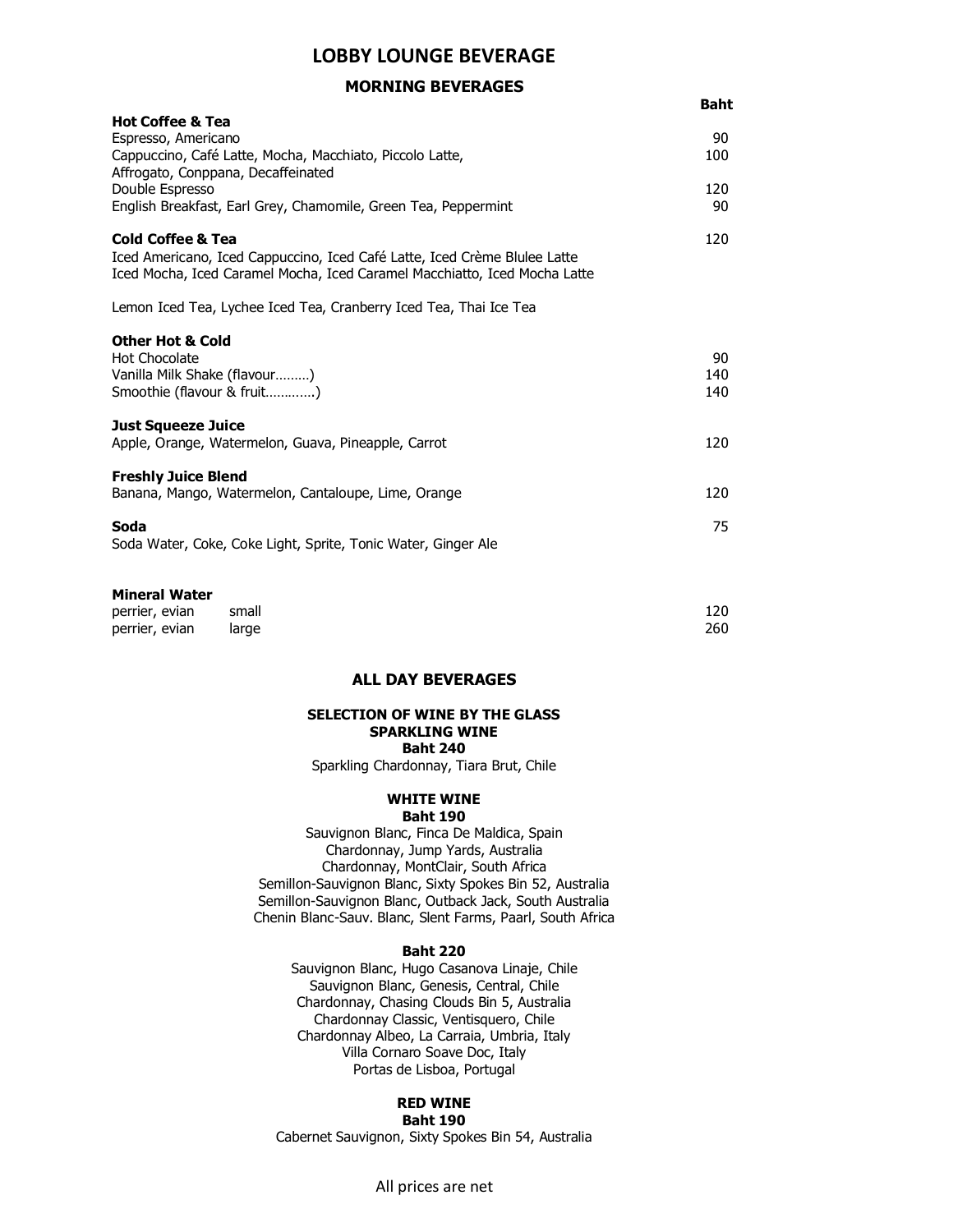# LOBBY LOUNGE BEVERAGE

Cabernet Sauvignon, Soft Red Block 50, Australia Cabernet Sauvignon, MontClair, South Africa Shiraz, Shasing Clouds Reserve Red Bin 6, Australia Shiraz, Jump Yards, Australia Pinotage-Shiraz, Slent Farms, Paarl, South Africa Tempranillo-Cabernet, Finca De Maldica, Spain

#### Baht 220

Cabernet Sauvinon, Hugo Casanova Linaje, Chile Cabernet Sauvinon, Genesis, Central, Chile Cabernet Sauvinon, Rhino, South Africa Cabernet Sauvinon, Ruber La Carraia, Umbria, Italy Pinotage, Rhino, South Africa Shiraz-Cabernet Sauv., Portas De Lisbos Tinto-Rouge, Portugal Merlot-Cabernet, Fleur De Galetis Rouge, France

### ROSE WINE Baht 190

Chasing Clouds Pink Reserve Bin 8, Australia Cabernet Sauvignon, Fleur De Galetis Rose, France

## "Lightband" Marlborough, New Zealand Wine Tasting Set of 6 (Half Portion Each) Baht 750

Sauvignon Blanc Chardonnay Pinot Gris Gewurztraminer Pinot Noir Syrah

| <b>Beer</b>                                                                 |     |
|-----------------------------------------------------------------------------|-----|
| Chang, Singha                                                               | 130 |
| Heineken, Tiger, Asahi, San Miguel Light                                    | 150 |
| Corona                                                                      | 220 |
|                                                                             |     |
| <b>Non-alcoholic Cocktails</b>                                              | 150 |
| Chatrium Punch, Fruit Punch, Shirley Temple                                 |     |
| Virgin Colada, Virgin Mary, Homemade Lemonade                               |     |
|                                                                             |     |
| <b>Cocktails</b>                                                            | 220 |
| Thai Sabai, Screw Driver, Margarita, Mojito, Long Island Tea, Black Russian |     |
| Teguila Sunrise, Singapore Sling, Mai Tai, Kamikaze, Tom Collins            |     |
| Signature Martini Cocktails                                                 | 220 |
| <b>Traditional Martini</b>                                                  |     |
| Gin Martini                                                                 |     |
| Vodka Martini                                                               |     |
|                                                                             |     |
| <b>Fruit Martini</b>                                                        |     |
| Appletini                                                                   |     |
| Coconut Martini                                                             |     |

Coconut Martini Lychee Martini Mango Martini Papaya Martini Pineapple Martini Peach Martini Watermelon Martini

Thai Martini

Tom Yam Martini Tom Kha Martini